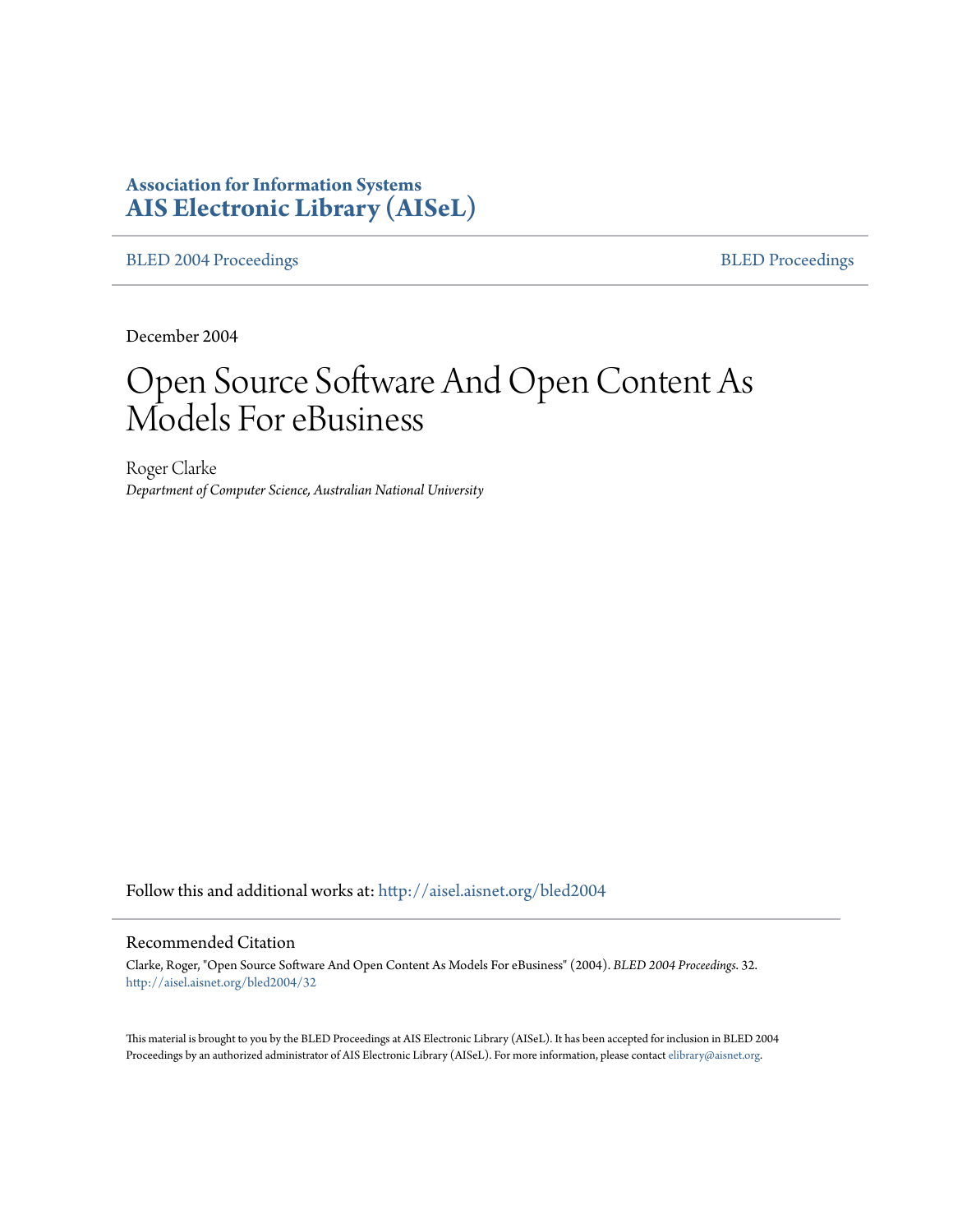# **17th Bled eCommerce Conference**

#### **eGlobal**

Bled, Slovenia, June 21 - 23, 2004

# **Open Source Software And Open Content As Models For eBusiness**

#### **Roger Clarke**

Principal, Xamax Consultancy Pty Ltd, Canberra, Australia Visiting Professor, Baker & McKenzie Cyberspace Law & Policy Centre, University of N.S.W., Sydney, Australia Visiting Professor, E-Commerce Programme, University of Hong Kong Visiting Fellow, Department of Computer Science, Australian National University, Australia Roger.Clarke@xamax.com.au

#### **Abstract**

*The search for viable eBusiness models continues. But important information is being overlooked. Discussions of open source software all too often focus on the limited context of Microsoft appearing to feel threatened by what it portrays as unbusinesslike competition from Linux and OpenOffice.org; whereas that debate is merely one small facet of the whole. Moreover, in addition to software, a great deal of text, image and sound content is readily available, rather than being constrained by tight copyright clauses. Because discussions have been too superficial, too little of the business world has grasped how open models are working in those organisations that have adopted them. Their experiences draw attention to several key assumptions that are inherent in conventional economic models, but that are not applicable in these new markets. Rather than being merely unworldy and communitarian, open source and open content herald a new wave of business activity that transcends naive economic rationalism, and embody implications for business models that deserve serious study by eBusiness leaders.* 

#### **1 Introduction**

The dot.com era has come and gone. The notion of a brave, new world in which market-share matters, but revenue does not, has been shown for what it was. Yet still the suspicion lingers that the world has changed, just not in the way that over-enthusiastic entrepreneurs thought that it had.

Many case studies have been prepared of eBusinesses that have variously been successful and unsuccessful, or for which the jury remains out. An improved understanding is emerging. Proposals have been made for taxonomies of eBusiness models that encompass both old and new ideas.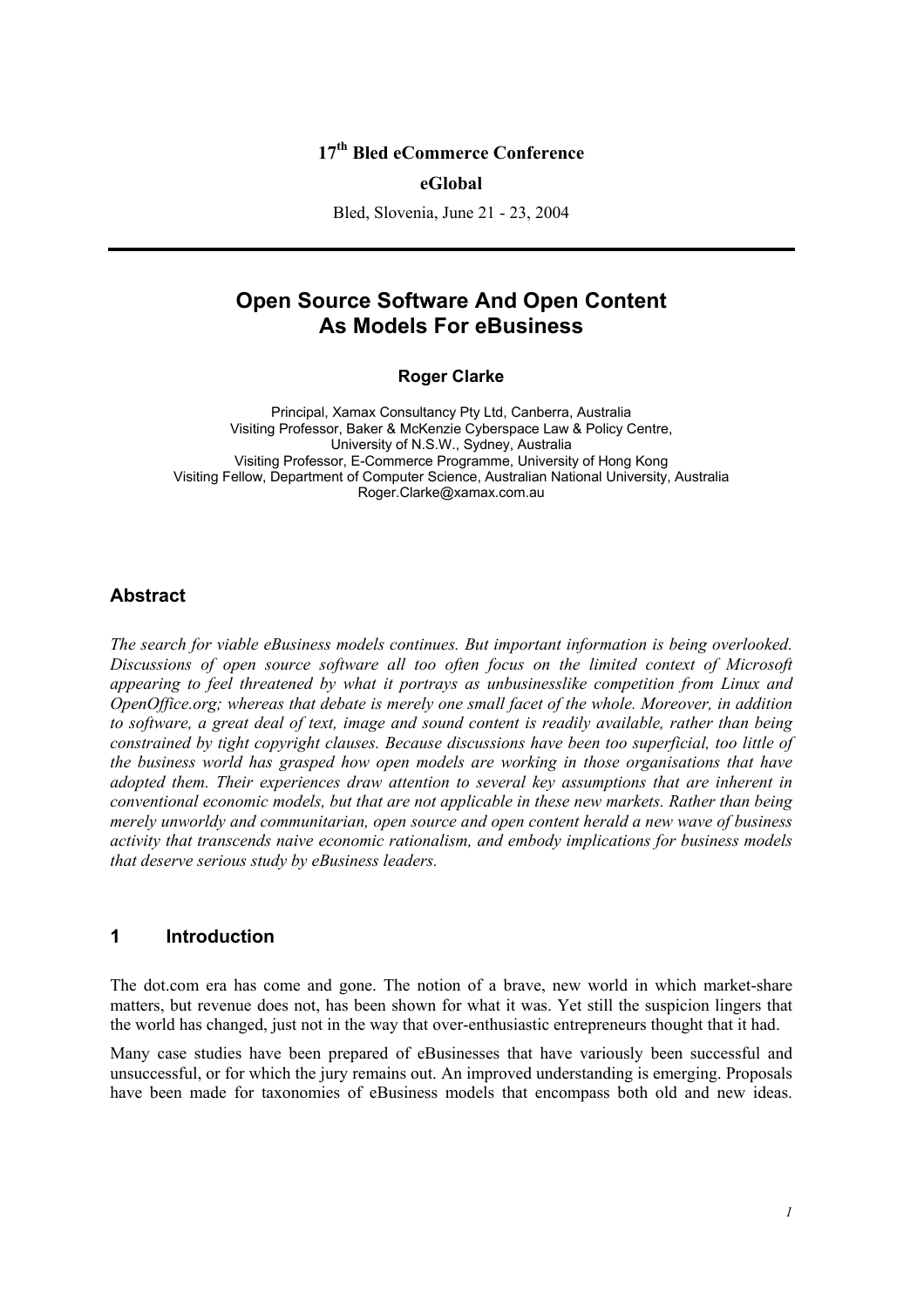Slowly some contingency theories are appearing that seek to explain which models are applicable in which circumstances, and even to predict success and failure.

The purpose of this paper is to make good what appears to be a gap in the literature. The 'open source' movement has attracted a great deal of attention, and histories, business analyses, and economic analyses have appeared. The idea of 'open content' is also now becoming more mainstream, as publishers discover advantages in achieving a balance between closedness and accessibility. There is a need for these two movements to be assessed not only as phenomena in their own right, but also for the contributions that they may be able to make to the development of a comprehensive body of theory relating to eBusiness models.

The paper commences by reviewing recent literature on business models, and explaining the interpretation of the term that is used in the remainder of the paper. It then provides historical perspective on the open source movement and the open content movement, identifying the characteristics that distinguish them from conventional business patterns. These differences are then examined from an economic perspective. Four major distinctions are drawn between the economic models that served well in pre-Internet contexts, and those that need to be applied in the new context of ubiquitous networking, digital content, and cyberculture. Implications for eBusiness models are drawn, and a framework presented.

# **2. Business Models**

There is a considerable variety of interpretations of the term 'business model' in the context of eBusiness. It can be used in a narrow sense, to refer to a model of business processes, either within a single organisation or between closely-linked business partners. This focusses on actors, relationships, and information flows among the actors (e.g. Papakiriakopoulos et al. 2001). Somewhat broader is the notion that a business model describes the logic of the value-creating business system that lies behind the business processes (Petrovic et al. 2001).

A much broader interpretation is that a business model is the architecture of products, services, actors and information flows as perceived by a particular business enterprise (Timmers 1998). The term 'business architecture' might be more descriptive of Timmers' concept.

Similarly broad is the interpretation by Osterwalder & Pigneur (2002) that "three elements ... make up a business model: revenue and product aspects, business actor and network aspects, and finally, marketing specific aspects". They also declare a business model to be "a description of the value a company offers to one or several segments of customers and the architecture of the firm and its network of partners for creating, marketing and delivering this value and relationship capital, in order to generate profitable and sustainable revenue streams". To them, a business model is "the missing link between strategy and business processes".

Somewhat similar but focussed more on external markets is the definition of a business model as "the integration of business rules (revenue models, etc.), a viable trading mechanism (auction, exchange, online retail, etc.) and associated trading protocols (HTML, ASP, EBXML, EDI, etc.) into a business approach that leverages the open network (Internet) as its medium of transaction" (McGann & Lyytinen 2002). Another definition, intermediate among the others, is that a business model is "the method of doing business by which a company can sustain itself -- that is, generate revenue" (Rappa 2001-2003).

Many of these ideas lead to a search for a taxonomy of alternative models, and preferably a contingency theory to explain the circumstances under which each is appropriate. To be useful to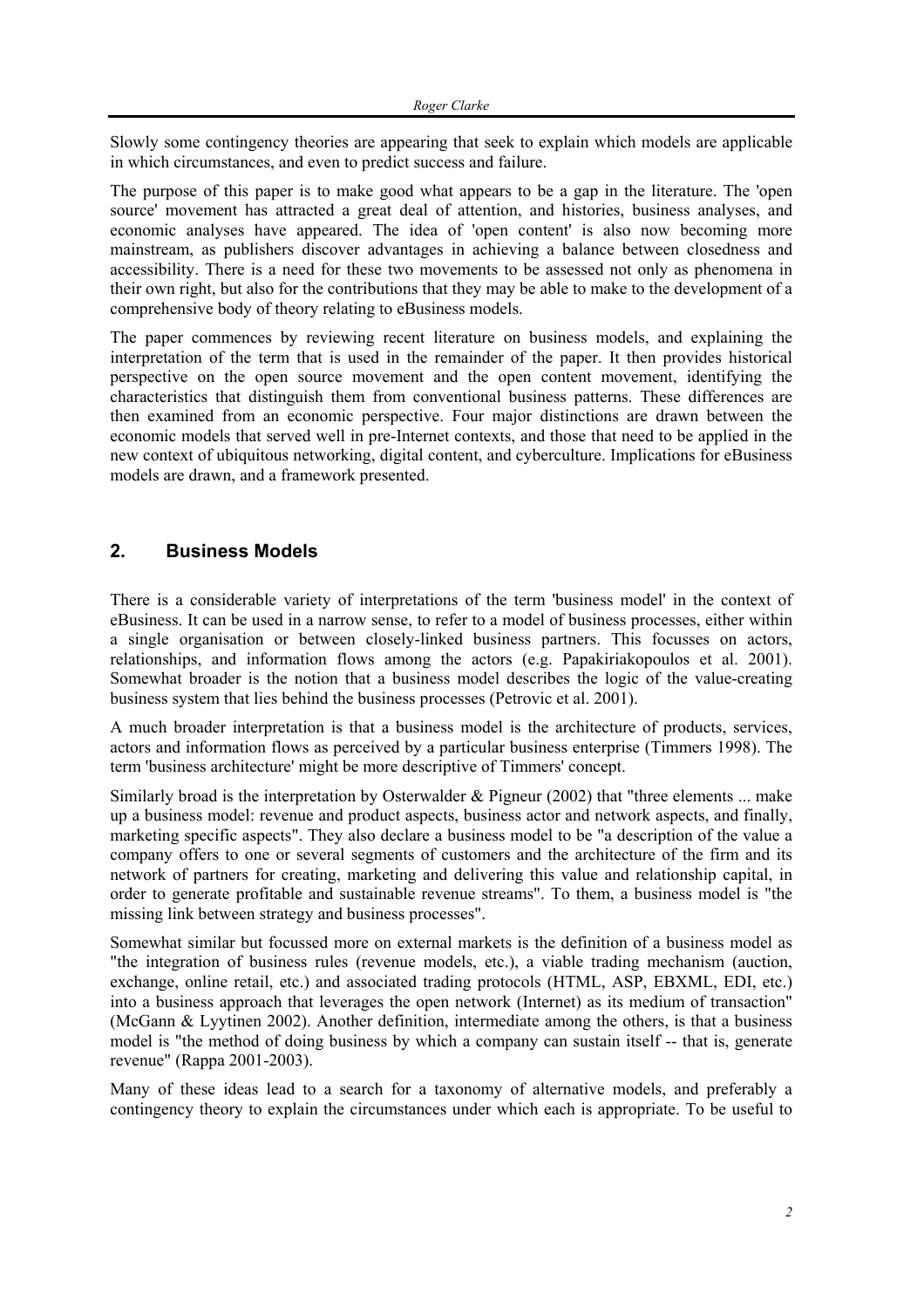businesspeople, a taxonomy would need to encompass all of: direct procurement and distribution; intermediated channels from suppliers and to the ultimate consumers of the organisation's output; franchising; and various means of extracting shares of revenue generated by other organisations.

An early analysis is in Bambury (1998). Rappa (2001-2003) proposes the categories Brokerage, Advertising, Infomediary, Merchant, Manufacturer (Direct), Affiliate, Community, Subscription and Utility, and provides descriptions and examples of each. Osterwalder & Pigneur (2002) present a more formal taxonomy. Their framework is presented in graphical form in Exhibit 1.



*Figure 1: The 4 Pillars Of The Business Model Ontology (From Osterwalder & Pigneur, 2002)* 

Most authors examine the concept from the perspective of a single (usually for-profit) business enterprise. There are advantages in instead adopting as the unit of analysis a set of strategic partnerships, an industry value-chain, an industry segment, or an industry sector. This ensures that the discussion is not unduly constrained to a narrow or a myopic view. An example of the broader notion is in Timmers (1998), who mentions 'virtual communities' as one possible business model. This is examined in Lechner & Hummel (2002).

A critical issue is the manner in which revenue is derived and distributed. Since the dot.com implosion, there is considerable scepticism about the proposition that eBusiness is intrinsically different from pre-e business, and especially about the specific proposition that the primary focus must be on market-share in a new market. Would-be eBusiness entrepreneurs are asked 'But what's your business model?'.

A useful interpretation of **the term 'business model'** is therefore that it **is the answer to the question 'Who pays what, to whom, and why?'** (Clarke 1997, 1999a).

To Osterwalder & Pigneur, this would be primarily the 'Revenue Model': " the ability of a firm to translate the value it offers its customers into money and therefore generate incoming revenue streams" (p. 85). Depending on whether the unit of analysis is a single organisation, a dyad, or the sector as a whole, it might also correspond with their 'Value Proposition' component: "the value the form offers to a specific target customer segment" (p. 81). But these are only two of the 12 components of Osterwalder & Pigneur's framework, so this conception is one of the less broad conceptions of 'business model'. Nonetheless it offers an appropriate basis for the analysis conducted in this paper.

This paper examines a particular, virile movement, which has been attracting increasing attention during recent years. Communitarian and alternative-economics approaches have been considered in the literature before, although they are somewhat marginalised. See, for example, Hagel  $\&$ Armstrong (1997), Levine et al. (1999) and Lechner & Hummel (2002). There is a considerable and expanding literature on open source, and to a lesser extent open content. But there does not, or not yet, appear to be a literature examining open source and open content as a basis for business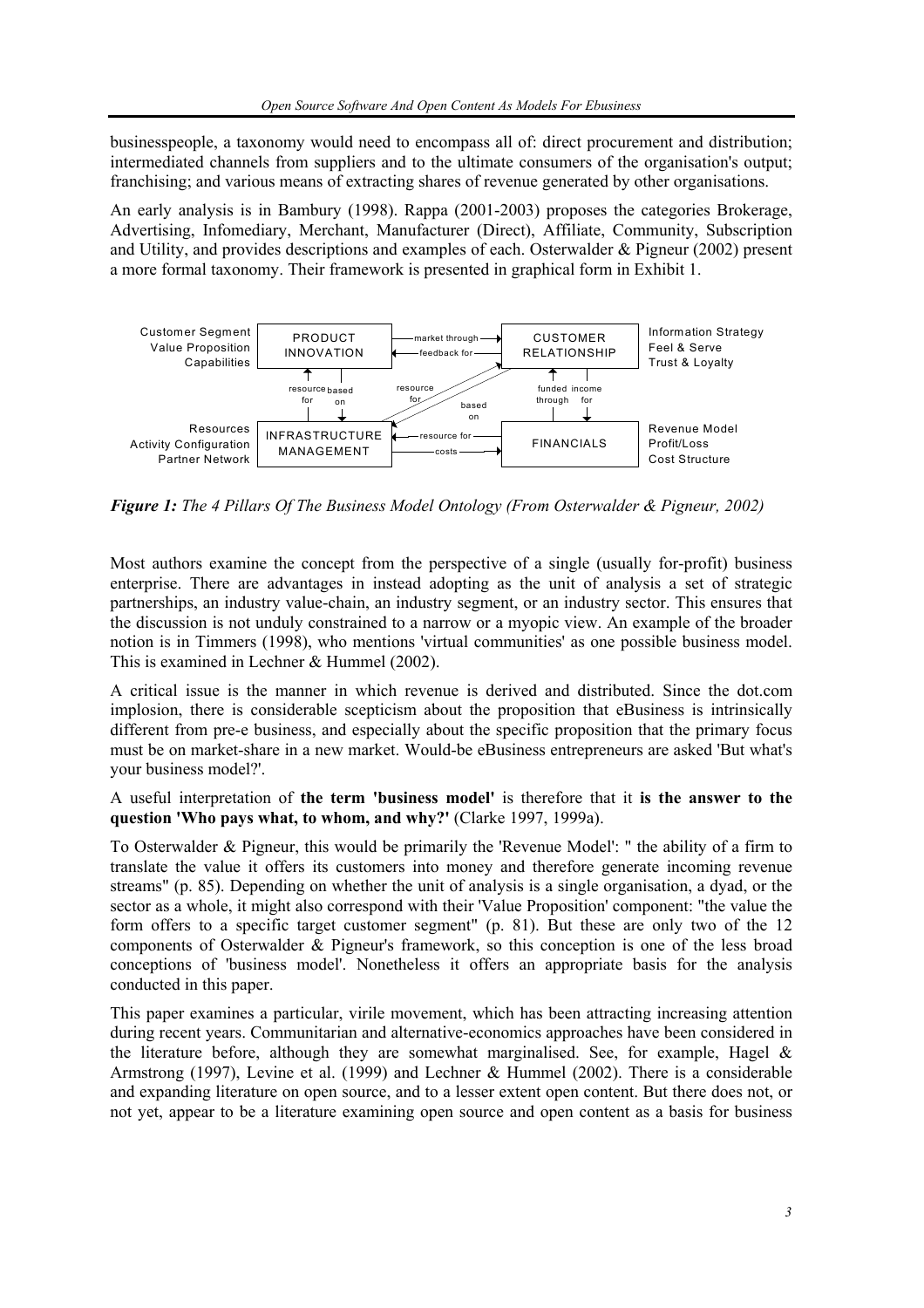models in eBusiness more generally. This paper's purpose is to lay the foundations for such a literature.

The following sections provide brief overviews of those two movements, in order to extract potential lessons for the many other segments of eBusiness.

## **3 Open Source**

Originally, almost all systems software was developed by the computer-manufacturer and came bundled with the computer. Application software, from the 1950s until about the mid-1970s, was custom-built to fit each organisation's specific needs. Subsequently, 'packaged' applications proliferated, developed for profit by specialist software houses. Hence, during the early years of what has become known as the information technology industry, both systems and application software was closed and proprietary.

The tradition within academic departments was very different: "The scientific programming community has always tended to 'give away' its source code – hoping that others would use, build, and improve on it; just as scientists publish, or give away, their research results" (Applebe 2003). This attitude was prevalent among researchers and developers in leading organisations such as the computer science departments and computer centres of MIT and UC Berkeley, and leading private sector research laboratories such as Bell Labs and Xerox's Palo Alto Research Centre (PARC).

From the 1960s until the 1990s, this attitude has been in conflict with the conventional commercial view. Following the creation of Unix in 1969-71, many copies of the code were shared around the world, and an annotated source-listing (Lions 1976) was a critical element of the explosion in Unix's availability and use. Copyright was later asserted by AT&T, but to a considerable extent the genie was already out of the bottle.

In 1978, the TeX typesetting system was published as free software. The public profile increased substantially in late 1983, when Richard Stallman started the GNU Project, in an attempt to build an entirely free operating system. As part of that project, Stallman created the GNU General Public License (GPL), which has been highly influential in establishing the legal mechanics of open software. Many more products followed, including the Perl scripting language (1987); the Linux kernel of the Unix operating system (1991); the PGP (now OpenPGP) code-library for Pretty Good Privacy for digital signatures (1991); the FreeBSD version of the Unix operating system (1993); the Apache web-server (1995); SSLeay/OpenSSL (1996); MySQL (1996); PHP (1997); the Mailman email list-server (1997); the Mozilla web-browser (1998); and the OpenOffice.org alternative to the Microsoft Office suite (1999). See Gonzalez et al. (1999), Comerford (1999), Hars & Ou (2002) and Applebe (2003).

The argument for openness is that software should not be thought of as being a fixed product. It needs to evolve. The only efficient way for evolution to occur is by enabling copies to mutate. That requires free availability of not only the executable code but also the source-code from which the executable is derived. Open source software is readily subjected to peer review. Bugs and insecurities are more likely to be discovered, because there are 'more eyes' looking at it (Raymond 1998). Cumulative progress is therefore more likely. Hars & Ou (2002) examined the motivations for participating in open source projects, and concluded that there were many factors involved, ranging from altruism, through communitarianism, to strong profit-orientation.

The closed, proprietary approach to software involves the copyright owners using copyright law to prevent their software from being copied, adapted, or re-distributed (either in the original or an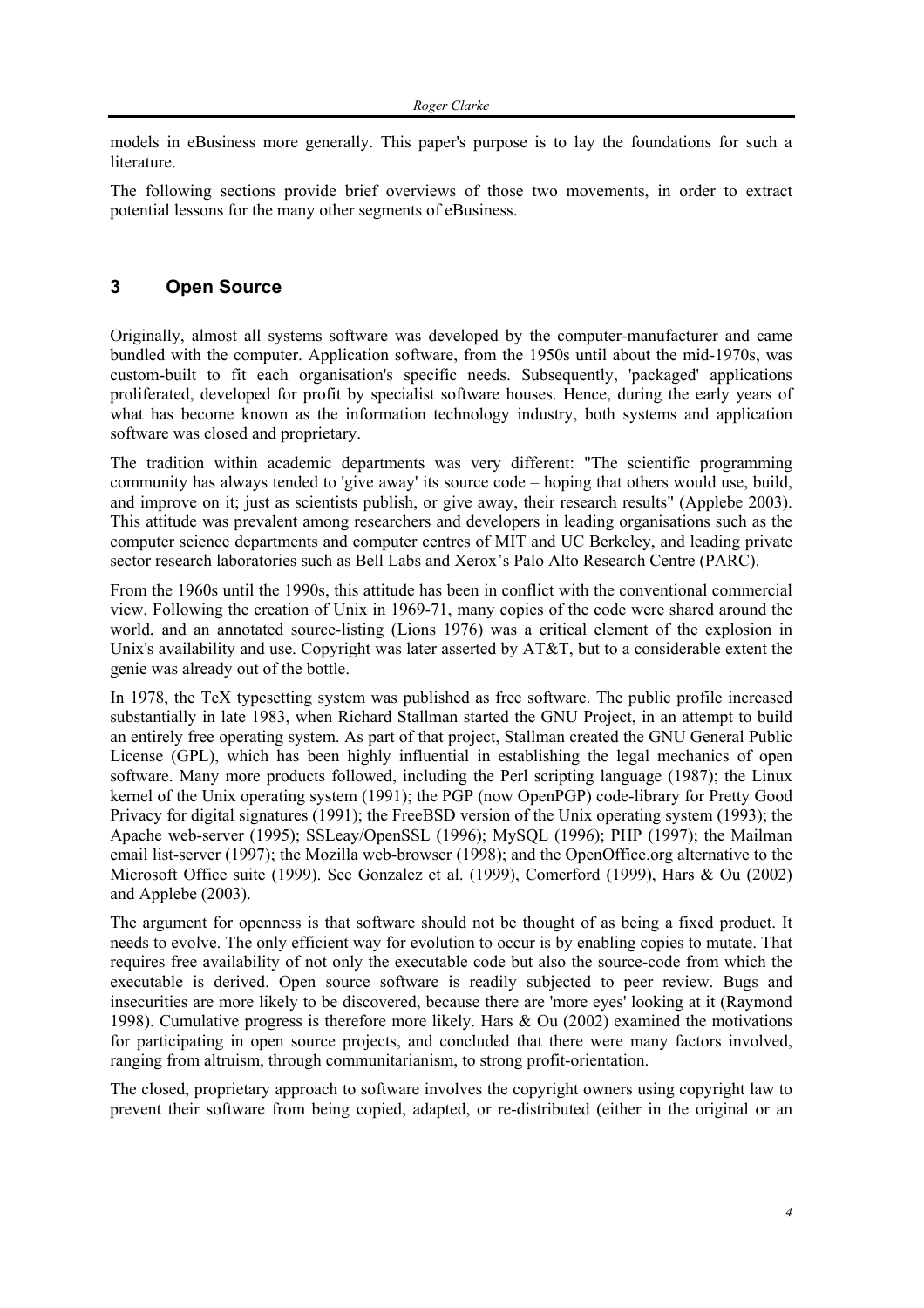adapted form). If those actions are permitted at all, then they are likely to be subject to tight limitations and high fees.

One alternative to the closed, proprietary approach is to release the work into the public domain. If the aim is to ensure that it is freely available, however, this is not an effective approach. The better alternative is the open source software approach. This works within conventional copyright law, but uses it in order to achieve openness. Ownership of the software is asserted and exercised, but the owner makes it available under relatively very liberal licence terms.

It is fundamental to the concept of open source that there be ready availability of the copyright licence, the executable-code, and the source-code from which the executable was derived. The licences need to provide a number of permissions, but may then impose a number of constraints.

Within these broad parameters, there are two major flavours:

- 'Free Software' movement, which has been active since 1984. Driven by Richard Stallman, the movement is strongly ideological. The word 'free' does not mean 'gratis', but rather refers to 'freely available for exploitation': "think of 'free' as in 'free speech', not as in 'free beer'" (Stallman 1996-); and
- the related but somewhat different 'Open Source' movement, which has been active since 1998. Its orientation is less socially motivated and more commercial. The word 'open' means 'openly accessible', enabling it at least to be read, to be executed, to be copied, to be re-distributed, to be adapted. There may, however, be constraints on the re-distribution of adaptations.

A key difference between the two is that 'open source' software can be used to create 'closed source', proprietary software; whereas the 'free software' philosophy precludes that. The Free Software Foundation provides an explanation of the distinctions between the two. The Open Source movement distances itself from Stallman, claiming to be "a pitch for 'free software' on solid pragmatic grounds rather than ideological tub-thumping". An alternative interpretation is that the Open Source prefers a different ideology, which is less socialist and more attuned to conventional business values.

Contrary to the impression many people have, the use of open source software does require a licence. Moreover, an open source software licence may be gratis; but it may require the payment of a fee, and possibly a high fee. In any case, value-adding goods and services associated with open source software very probably do cost money, e.g. the media on which it is stored, installation advice, customisation, and maintenance services.

For further information and resources, see Clarke (2003b). For more detailed information, see FSF (1985-) and Open Source (1997). The economics of open source has been the subject of a great deal of debate, scholarly and otherwise. For careful analyses, see Green (1997-), Ghosh (1998), Pal & Madanmohan (2001), Gabriel & Goldman (2002) and Iannacci (2002).

# **4 Open Content**

The term 'content' is used here to refer to digital works other than software, including text, image, sound, video, and combinations of them ('multi-media).

Such works are subject to copyright law. For almost all of its 300 years, the function of copyright law has been to grant a set of limited monopoly rights to originators of literary and similar works.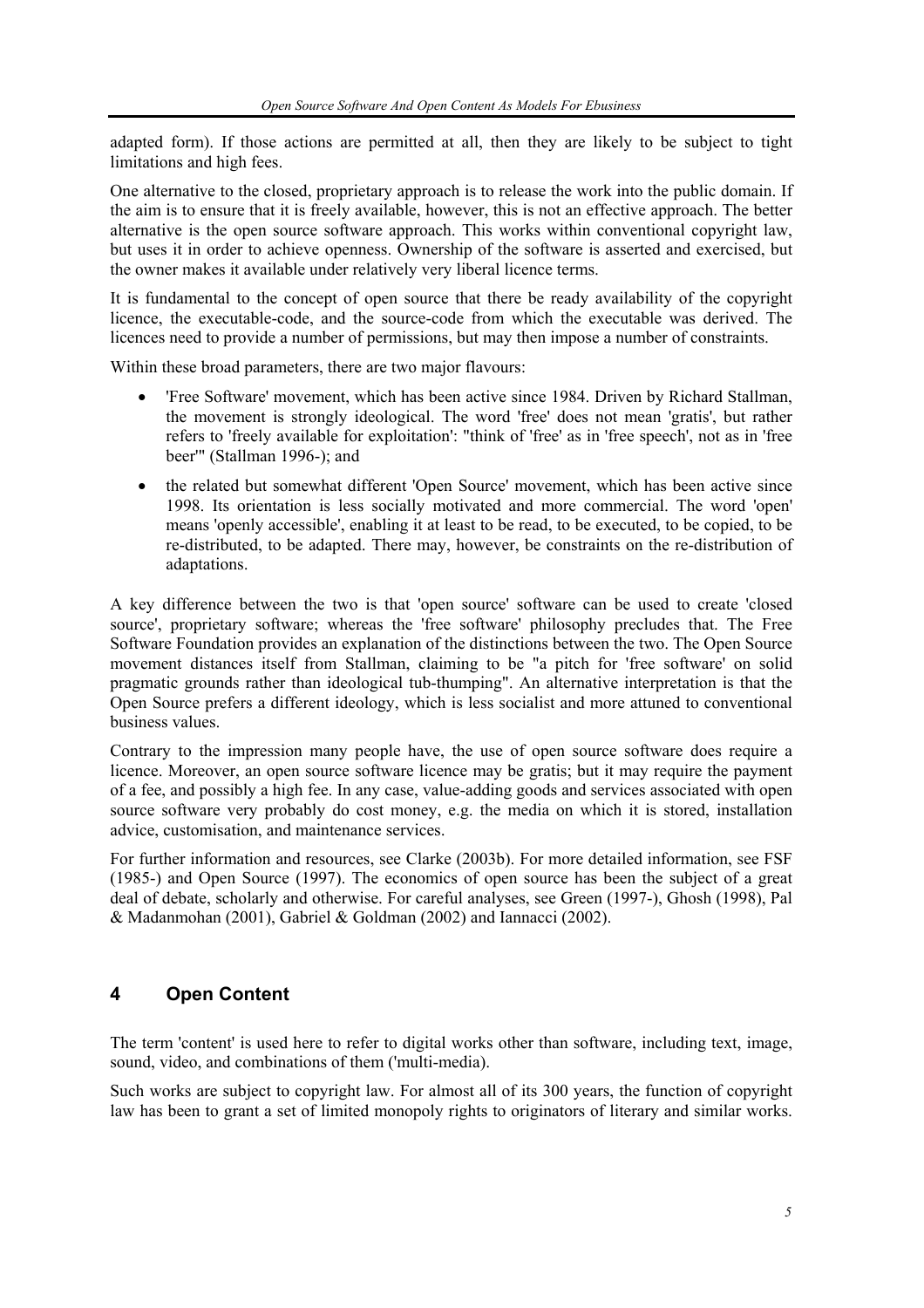The purpose has been to encourage the production of new works, by assisting originators to extract revenue from their efforts by granting licences or selling the rights. Contrary to popular mythology, the motivation was not moral but economic, and the purpose was not to reward innovators.

During the second half of the twentieth century, however, control over collections of copyright works has been accumulated by powerful corporations, particularly works that comprise images, and music. These corporations have lobbied governments, particularly the U.S. government, for substantial strengthening of copyright law, so that it more closely resembles the kinds of property law that apply to real estate and chattels. Despite the nominal dislike by governments of monopolies, the large publishing houses have been granted many of their wishes (e.g. Samuelson 1996).

The key legal powers granted to a copyright owner are a small collection of exclusive rights in relation to the work, and the capacity to license other parties to do them. The rights are:

- to reproduce the work (i.e. make copies of it, or of part of it);
- to adapt the work (i.e. to change it, or some part of it, in some manner, including translations of language and presentation format); and
- to republish the work (i.e. to make available to third parties the original, part of the original, or some adapted version of all or part of the original). This notion has recently been extended to incorporate the rights 'to communicate the work' and 'to make the work available'.

In addition, a licensee may or may not be authorised to grant copyright licences on to others, and qualifications may be imposed in relation to such matters as the territory in which the licence applies, the duration for which it applies, and ownership of adaptations.

Copyright law is built on the assumption that copyright-owners want other parties to use their work, and will charge whatever the market will bear. Some owners want to earn money from every licensee. Others want to earn money from some kinds of use (e.g. by companies, for marketing, or in rich countries), but are happy to make it available gratis for other kinds of use (e.g. for education, for research, or in poor countries). Some charge differently, depending on who the user is, or whether the use is for-profit or not-for-profit. Others want to ensure that it isn't modified, or that it isn't used in conjunction with the promotion of, for example, sex or drugs.

A fundamental tension exists between openness and closedness of content. This is nicely captured by the expression 'Information wants to be free ...', whose origins and interpretations are examined in Clarke (1999b). The increased monopoly powers that have been granted to copyright-owners have had their natural result of high prices. That has combined with new technological protections that inhibit access (e.g. Clarke & Nees 2000). These changes are resulting in a serious backlash by consumers. The concept of 'open content' is part of that revolt.

'Open content' involves the claiming of copyright, and the granting of relatively very liberal copyright licences. Although the concept has long existed, the term is relatively new, and the literature is still emergent. Foundation works include Barlow (1994), Dyson (1995) and Lessig (2001). A definition and resources are provided by open content provider Wikipedia (2001-). Useful analyses are provided by Newmarch (2000) and (2001), and Cedergren (2003). Open content appears likely to continue to be especially critical in those parts of the education sector that cannot afford highly-priced materials (Fripp et al. 2003).

There are actually many options available to a copyright-owner who wishes to make a work available as 'open content'. The dimensions are analysed in Clarke (2003a). Some examples of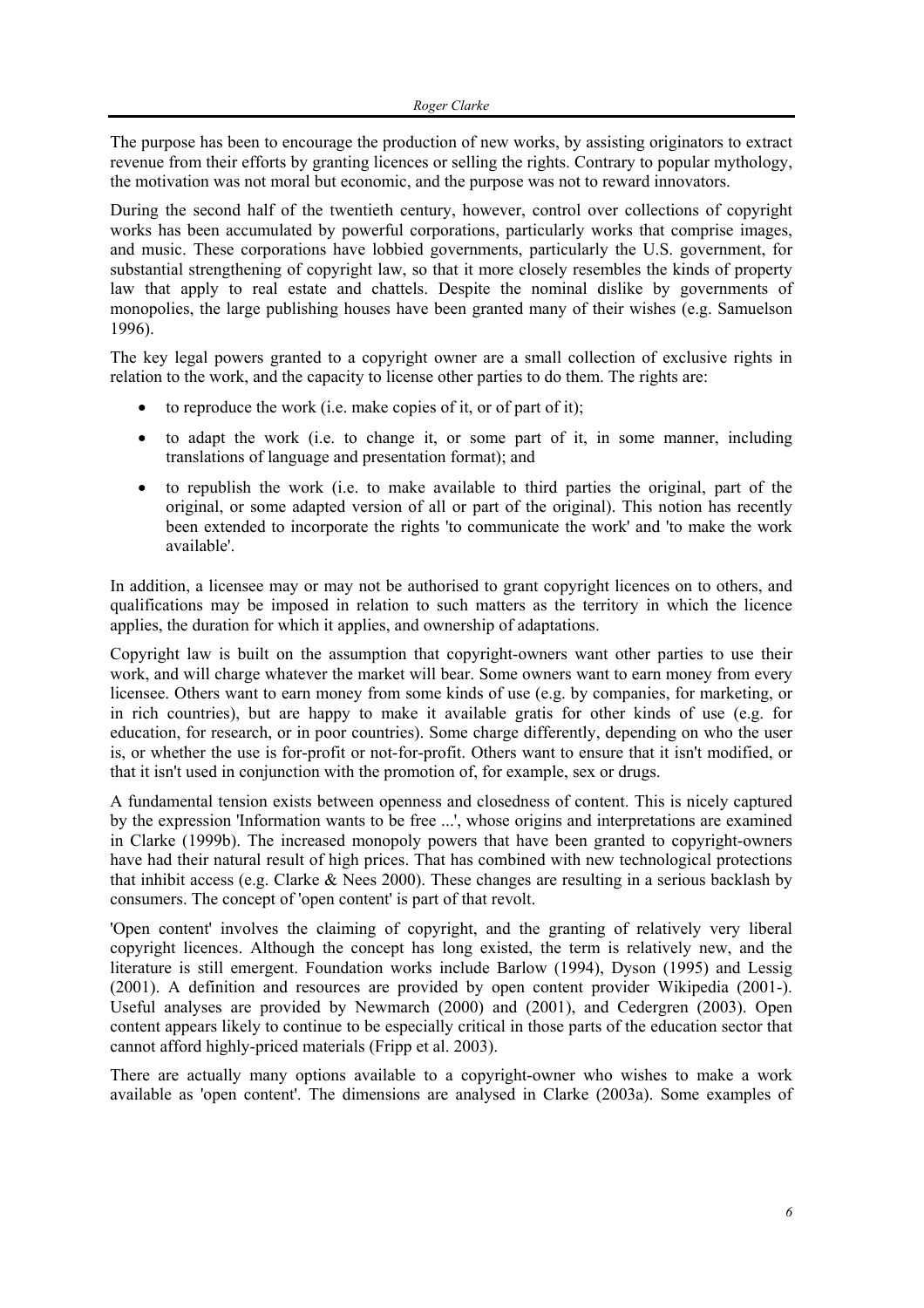simplified standard-form licences are at Open Content (1998), Gnu (2000-), Creative Commons (2002-), and AEShareNet (2004).

# **5 The New, Old Economics**

There has been a tendency, at least among the more conservative parts of the business community, to assume that the cyberculture ethos is antithetical to business, and rooted in communitarian thinking that is at least socialist, and probably communist – in short, idealistic, unworldly, and even a danger to the free world.

Convincing renditions of the tenets of cyberculture ethos are difficult to find. One interpretation is that strong weight is placed by netizens on inter-personal communications, internationalism / universalism, egalitarianness, openness, participation, mutual service, community, freedoms, and gratis services (Clarke 2001). Some of these beliefs are indisputably communitarian in nature, and some are clearly different from the assumptions made by most businesspeople.

On the other hand, subscribers to the cyberculture ethos recognise that all of those tenets have to be compromised to some degree, because they are internally inconsistent. Moreover, there is ample scope for accommodation between these tenets and those of business, provided that businesspeople recognise that the digital era and the Internet context are sufficiently different that business tenets must show flexibility too.

Authors initially suggested that the reason that cyberspace behaviour was significantly different from real-world behaviour was either that it was altruistic, or was socially rather than economically motivated. Subsequently, other authors proposed that much of the behaviour was economic in nature, but required the formulation of new economic models. Some authors, however, argued that appropriate economic models already existed, but were being overlooked (e.g. Shapiro & Varian 1999). Two primary approaches to economics have been argued to be vital to a proper understanding of cyberspace behaviour. These are outlined below, followed by two further factors that have gained far too little attention to date.

## *5.1 Information Economics*

The first alternative approach is commonly referred to as 'information economics' (e.g. Lamberton 1971, 1996). This body of analytical tools avoids the assumption of scarcity of resources, and hence reflects the reality of the digital era that digital copies can be created, transmitted, received and manipulated, for infinitesmal incremental cost.

## *5.2 Network Economics*

The other established body of theory is 'network economics' (e.g. Economides 1996). In conventional markets, the exchange-value of a tradable item is forced downwards as the number of such items available for purchase increases (e.g. land, iron ore, umbrellas). For some categories of tradable item, on the other hand, the exchange-value instead rises as they become more common,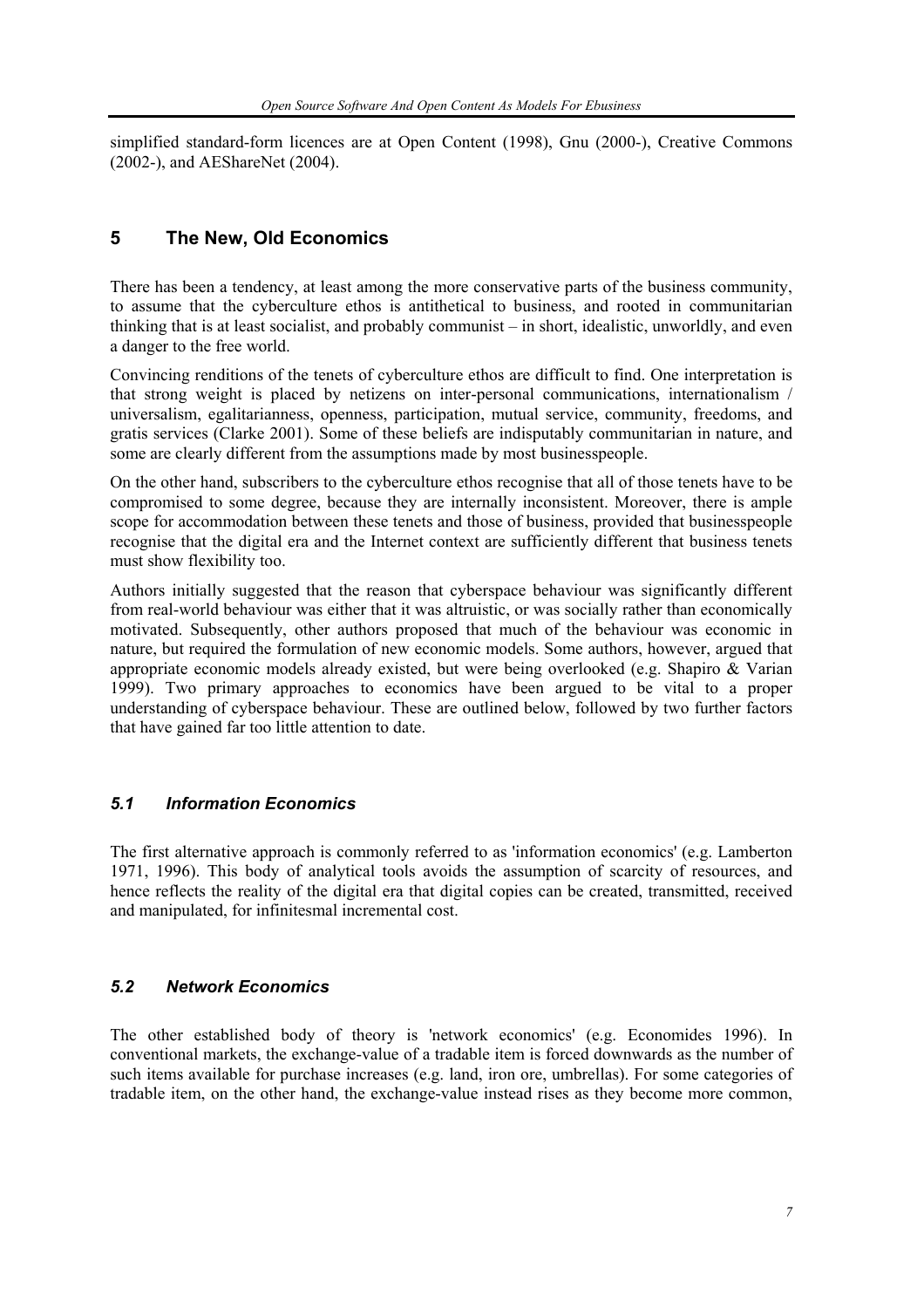because the benefits to owners increase (e.g. fax machines, mobile/cell-phones). In such circumstances, the basis of value is not relative scarcity, but critical mass.

## *5.3 The Nature Of The Reciprocity*

Two further conventions need to be re-visited. One is the assumption that value-exchange is necessarily immediate and reciprocal. That is clearly the case in many forms of market, e.g. those in which the consideration provided by one party is cash and that provided by the other is the transfer of ownership and possession of real estate or a chattel. There are, however, many circumstances in which value-exchange is not direct and/or is not reciprocal; and these patterns occur frequently in Internet transactions.

 Rheingold (1993) drew attention to the difference between conventional 'horse-trading' and equally conventional but less-studied 'barn-raising'. On the prairies, a newcomer or a longstanding member of the community who has suffered adversity such as a fire, may be incapable of paying for the materials and labour to build a barn. Winter is approaching, the unprotected hay will quickly deteriorate, and by mid-winter the animals will have starved to death.

When neighbours gather on a Saturday to build the much-needed barn, they may be acting out of altruism (which is disparaged by conventional economics as evidence of a 'gift economy'). But they may be participating in a market describable by an appropriate economics. They may be relying on deferred reciprocity, knowing that one day they'll be in a similar position (or, indeed, if they enjoyed similar support at some time in the past, that they're repaying an old debt). Or they may perceive it to be a transaction in 'community economics', with the reciprocity existing in the form of an indirect benefit that will be received in a different form, at a future time, from someone else in the community. The 'cooking pot' metaphor (Ghosh 1998) is another attempt to explain indirect reciprocity.

With the advantage of a new, or an old, but in either case an alternative, economics, other mainstream, non-cyberspace examples of deferred and indirect reciprocity are easy to find, such as loans, subscriptions, advertising and sponsorship.

# *5.4 The Economics Of Innovation*

A fourth aspect of an economics of cyberspace is concerned with innovation. Conventional, rationalist, neo-classical economics assumes that imitators contribute little or nothing to progress, and that they are 'free riders' on the creativity and investment of the prior innovator. Careful examination of innovation processes in the information industries generally, and cyberspace and eBusiness services in particular, shows that innovation seldom occurs in a 'big bang', but instead is mostly incremental and cumulative (Clarke & Dempsey 2004).

Innovation is not the work of a single person or organisation, but rather occurs in a context involving many actors, and is dependent on interactions among the actors, and contributions by many of them. Most of these interactions are informal; whereas standards development involves relatively formalised processes that are created expressly to facilitate collaboration, and are tolerated by regulators because they shift competition up to a higher plane.

Moreover, imitators seldom add no value. They experiment in various ways, and hence are actually part of the context that delivers the mature form of the innovation (e.g. Dempsey 1999, Gabriel & Goldman 2002). Hence copyright in software and content, and patents that create monopoly power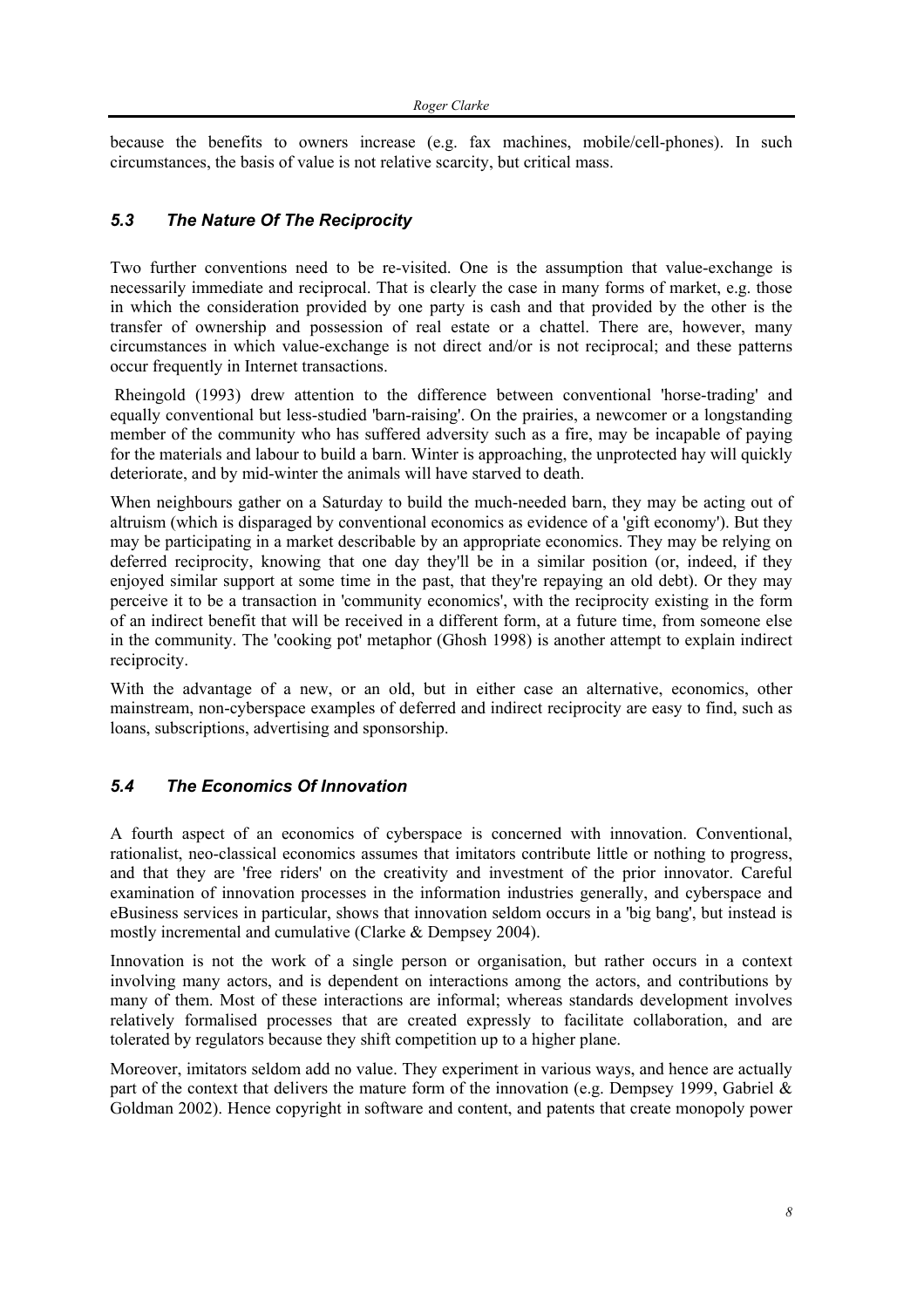over elements of innovation (and in recent years even over business processes), are seriously detrimental to innovation, rather than being supportive of it.

Open source and open content are bringing into sharp relief the need for a body of cyberspace economics to be consolidated. That body of theory will be very different from the rationalist, neoclassical economics that is applied to scarcity-driven markets for pre-digital goods and services.

# **6 Implications For eBusiness Models**

The definition of 'business model' adopted in section 2 was "the answer to the question 'Who pays what, to whom, and why?"'. The open source and open content movements demonstrate that there is a far wider array of possible answers to the question than conventional business thinking recognises. Exhibit 2 combines conventional approaches with those apparent from the above analysis of open source and open content.

- **Who pays?** 
	- o the consumer
		- direct and immediate reciprocation
		- deferred reciprocation
		- conditional deferred reciprocation
		- indirect reciprocation
	- o the producer
		- services as per mission statement
		- **-** legal obligation
		- cross-subsidisation, loss-leaders and network-effect generators
		- $\blacksquare$  for indirect reciprocation
		- **for deferred reciprocation**
	- o third parties
		- advertisers or sponsors
- **What for?** 
	- o goods and/or services
	- o value-add to goods and/or services
	- o complementary goods and/or services
	- o expertise in applying the goods and/or services
	- o assurance of quality and security
- **To Whom?** 
	- o directly to the business enterprise
	- o directly, through value-add along the value-chain
	- o indirectly, along the value-chain
	- o bundlers of goods and/or services
	- o bundlers of payment services (transaction aggregator, invoice consolidator)
- **Why?** 
	- o necessity / lock-in
	- o value
	- o cost
	- o quality and security

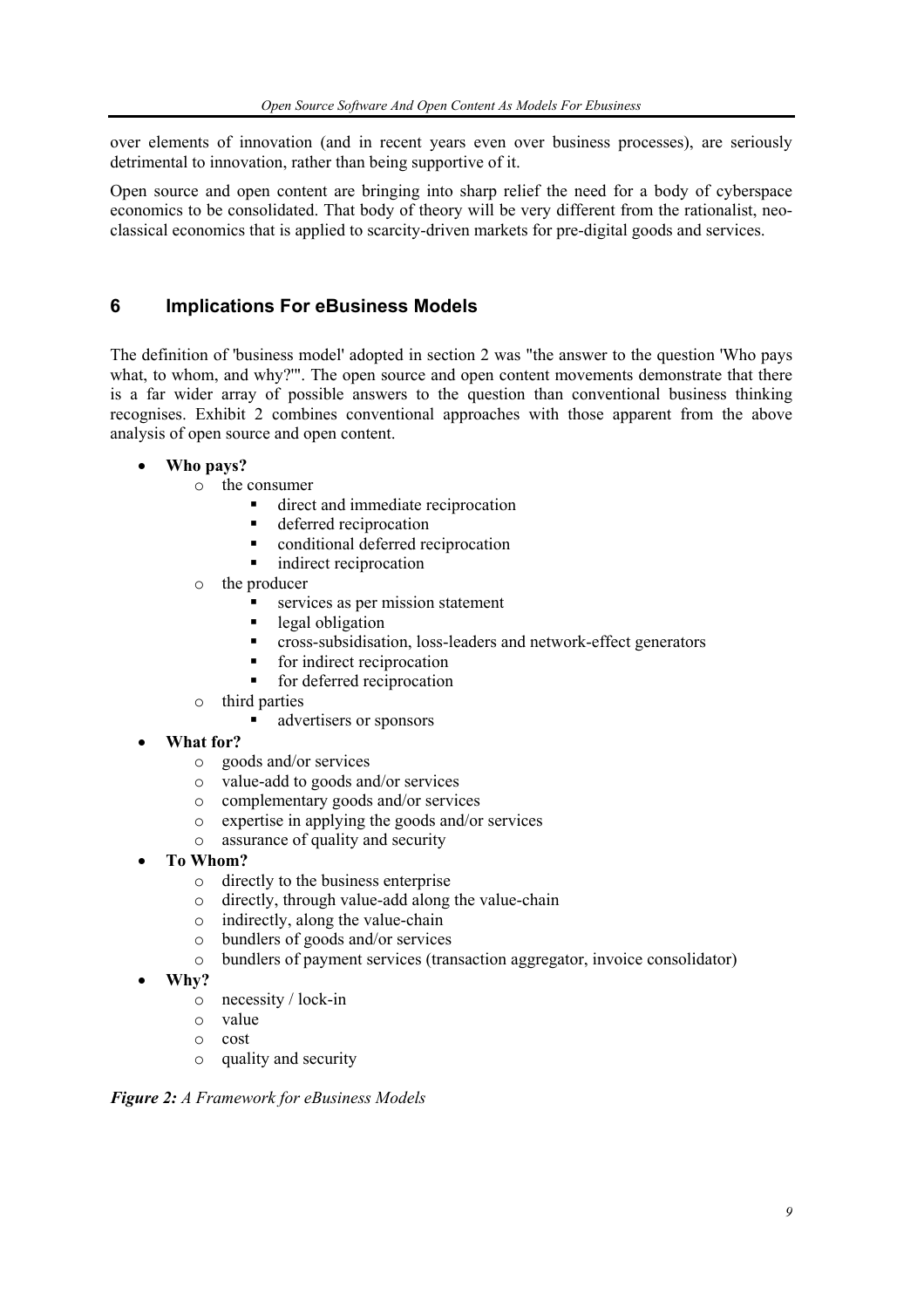The answer to **'Who pays?'** includes of course the ultimate consumer of the goods or services. But there are circumstances in which the producer pays, e.g. government agencies delivering services in accordance with their mission statement, and business enterprises under a legal obligation to disclose information.

A critical and often overlooked possibility is for the selling organisation to subsidise one set of goods and services from revenue obtained from other goods and services. One category is where the company is seeking network effects. For example "Apple's goal with iTunes — which has yet to make a profit despite sales of more than 15 million songs — is not to sell music but to sell its music player, the iPod" (Andrews 2003). Open source thinking draws attention to such network effects.

There are other forms of indirect reciprocation as well. In particular, gratis content provision (e,g, tutorials and white papers) can generate a perception that a business enterprise (or an individual consultant) has high standing in a particular domain. This gives rise to referrals, to the network of perceptions that constitute reputation, and thence to the further perception that the business is worth not only hiring, but hiring at a relatively high rate. This form of indirect reciprocation is usefully referred to as 'revenue from a complementary activity'.

In addition to being indirect, the payback may be deferred. In an open-source project, the provision of source code to the community is "reciprocated by suggestions, bug reports, debugging, hard work, praise, and more source code" (Gabriel & Goldman 2002). Another application of the same principle of deferred reciprocation is to reward early adopters of goods and services with discounted prices or gratis provision (cf. 'beta-testers').

The answer to 'Who pays?' may alternatively be third parties, such as advertisers or sponsors, who perceive sufficient benefit in exposure, brand-building or referrals of customers, to pay for the goods or services in question. Even where the 'Who?' is answered by 'the customer', there are multiple ways in which the revenue may be collected, e.g. fee-for-service (direct and immediate reciprocation), but also subscription fee (deferred reciprocation); gratis for limited time or functionality but thereafter for-fee (conditional deferred reciprocation); and bundled (indirect reciprocation).

Open source also provides additional insights into the range of answers to the question **'for what do they pay?'**. The conventional answers are 'goods and services' and 'value-added goods and services'. Open source draws attention to the scope for 'complementary goods and services', and to the importance of expertise in applying the goods and services to achieve particular objectives. The open source movement has also established the reputation that open products have greater integrity and security than closed, proprietary products, because many more eyes are looking at the code and correlating behaviour and performance against the code. In some markets, integrity and quality attract a higher premium.

The question **'to whom is revenue paid?**' is conventionally answered by 'directly to the business enterprise', or 'to an organisation further along the value-chain, which has a contract with that business enterprise which requires some of the revenue to be remitted to it' (e.g. an agent, wholesaler, retailer or franchisee). The open source and open content movements draw attention to the existence of value-adders down the value-chain, and to organisations that may bundle goods and services from several providers into a package that is of interest to some category of consumers. The bundling may be of payment services, in which case such terms as 'transaction aggregator' and 'invoice consolidator' may be relevant.

The final sub-question that has to be answered is **'why do they pay?'**. The conventional answers are 'necessity' (where the customer has been successfully locked in to a sole source of supply), and 'perceived value'. Open source draws attention to the scope for the cost and quality advantages that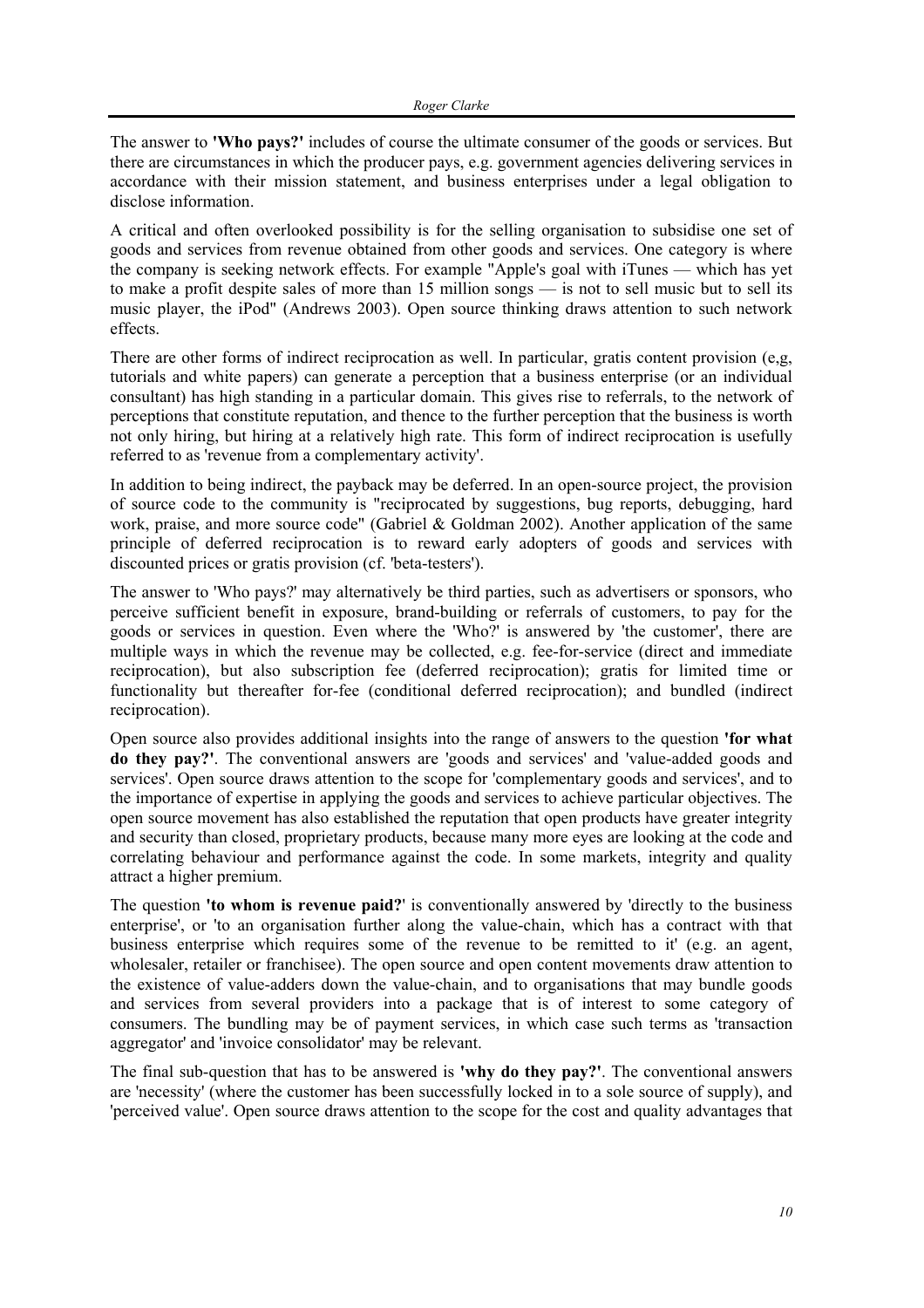arise when lock-in is avoided. It also offers the prospects of better integrity and quality, because problems are watched out for by many people rather than a few, and because those people have sufficient information available to them to be able to investigate the problems they discover, and to explain to the supplier how to rectify the problem, or even to rectify the problem themselves.

# **7 Implications For Researchers And Practitioners**

Further work is required, in order to fill out the many cells within the suggested framework with examples and case studies. One approach to this would be to integrate the material provided in pragmatic taxonomies, particularly that of Rappa (2001-2003). This would enable the identification of characteristics of industry sectors and segments, and of categories of goods and services, that are amenable to the various kinds of innovative thinking associated with open source software and open content.

Practitioners can reflect on existing uses of these ideas in their own contexts. In defensive mode, this can assist in gaining an appreciation of how the organisation's more nimble competitors are exploiting contemporary thinking to gain market-share, or to re-define markets. In more positive vein, it can support the search for ways of leveraging existing operations, and for integrating 'clicks' with 'mortar'.

# **8 Conclusions**

Despite the ravages on investor confidence wrought by the excesses of the dot.com era, it is commonly assumed that there are indeed differences in the manner in which eBusiness needs to be done in comparison with the world of atoms and analogue formats. A number of approaches have been adopted in the search for new forms of business model, and for a taxonomy that encompasses both the well-established and the new.

Open source, and increasingly also open content, are approaches that are gaining recognition as being beneficial alternatives to closed, proprietary approaches. Many large corporations are entrenched in old patterns, and have a great deal to lose from change, nomatter how beneficial that change might be for the economy and society. New technologies and methods enable small business enterprises to enter into established markets with new advantages, and, through innovation, to introduce substitute products and services that redefine marketplaces and marketspaces. On the other hand, even very large business may be able to adapt quickly, and even to be early movers, as IBM has sought to do in relation to Linux on servers, and is now considering on desktop and portable machines (Shankland 2004).

Open source and open content are not naïve 'gift economies'. They are describable by economic models, and are harbingers of a new wave of business activity that leaves naïve economic rationalism in its sidewash. This paper has identified a number of ways in which the open source and open content movements have something to contribute to the search for more, better, and better-understood eBusiness models.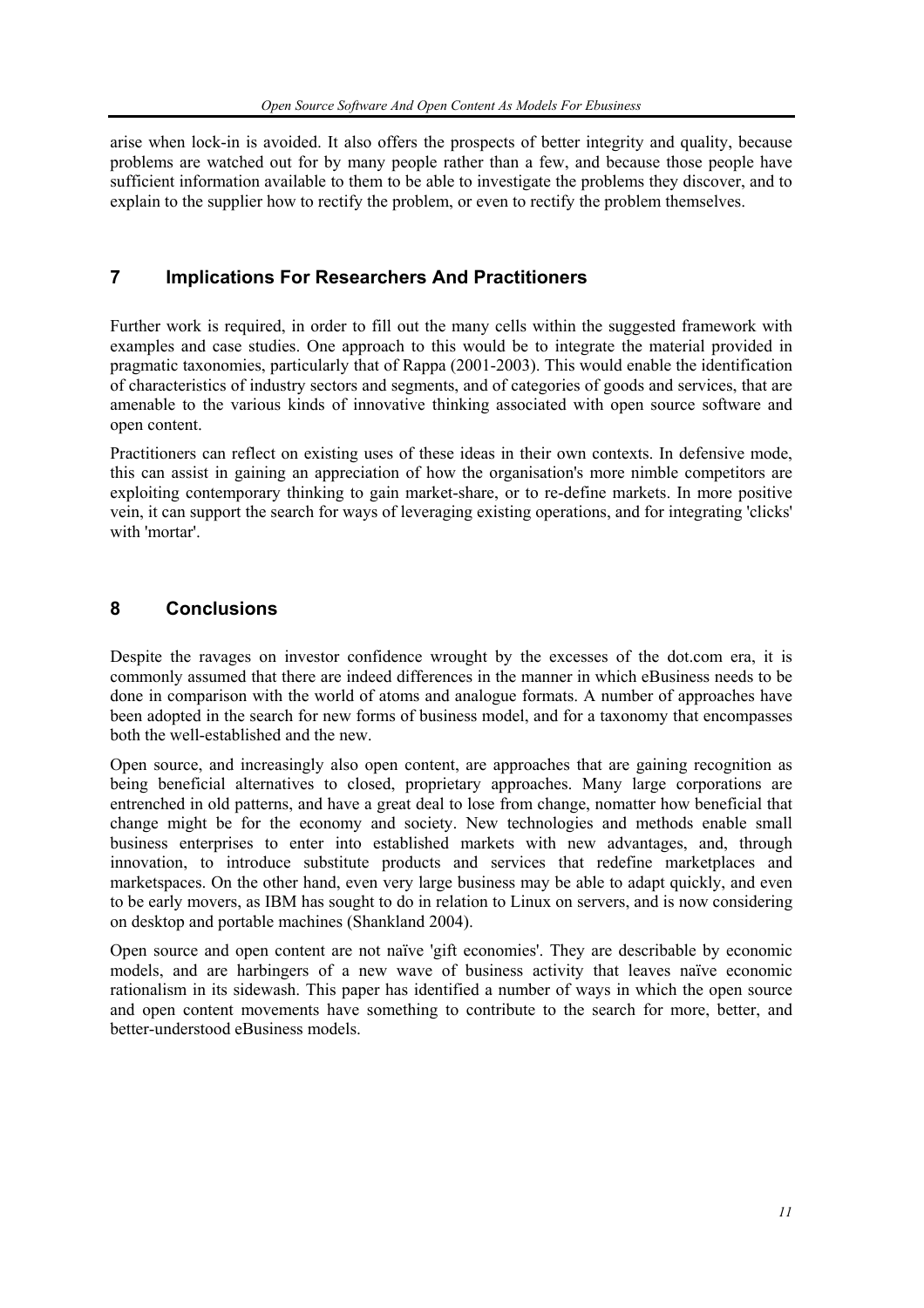#### **References**

- AEShareNet (2004) 'The FfE (Free for Education) Copyright Licence' AEShareNet Limited, 2004, at http://www.aesharenet.com.au/FfE
- Afuah A. & C. Tucci (2001) 'Internet Business Models and Strategies' McGraw Hill, 2001
- Andrews P. (2003) 'Apple singing a new song with iTune' The Seattle Times, 27 October 2003, at http://seattletimes.nwsource.com/html/businesstechnology/2001775613\_paul27.html
- Applebe B. (2003) 'The Future of Open Source Software' J. Research and Practice in Infor. Techno., 35, 4 (November 2003) 227-236, at http://www.acs.org.au/JRPITVolumes/JRPIT35/JRPIT35.4.227.pdf
- Bambury P. (1998) 'A Taxonomy of Internet Commerce' First Monday 3,10 (October 5,1998), at http://www.firstmonday.dk/issues/issue3\_10/bambury/index.html
- Barlow J.P. (1994) 'The Economy of Ideas: A framework for patents and copyrights in the Digital Age' Wired 2.03 (March 1994), at http://www.wired.com/wired/archive/2.03/economy.ideas\_pr.html
- Cedergren M. (2003) 'Open content and value creation' First Monday 8, 8 (August 2003), at http://firstmonday.org/issues/issue8\_8/cedergren/index.html
- Clarke R. (1997) 'Electronic Publishing: A Specialised Form of Electronic Commerce' Proc. 10th Int'l Bled Electronic Commerce Conf., June 1997, at http://www.anu.edu.au/people/Roger.Clarke/EC/Bled97.html
- Clarke R. (1999) 'Electronic Services Delivery: From Brochure-Ware to Entry Points' Proc. 12th Int'l Bled Electronic Commerce Conf., June 1999, at http://www.anu.edu.au/people/Roger.Clarke/EC/ESD.html
- Clarke R. (1999b) '"Information Wants to be Free"' Xamax Consultancy Pty Ltd, August 1999, rev. 28 August 2001, at http://www.anu.edu.au/people/Roger.Clarke/II/IWtbF.html
- Clarke R. (2001) 'Paradise Gained, Paradise Re-lost: How the Internet is being Changed from a Means of Liberation to a Tool of Authoritarianism' Mots Pluriels 18 (August 2001), at http://www.anu.edu.au/people/Roger.Clarke/II/PGPR01.html
- Clarke R. (2003a) 'Copyright: The Spectrum of Content Licensing' Xamax Consultancy Pty Ltd, July 2003, at http://www.anu.edu.au/people/Roger.Clarke/EC/CCLic.html
- Clarke R. (2003b) 'Open Source Licensing' Xamax Consultancy Pty Ltd, September 2003, at http://www.anu.edu.au/people/Roger.Clarke/EC/OSLic.html
- Clarke R. & Dempsey G. (2004) 'The Economics of Innovation in the Information Industries' Xamax Consultancy Pty Ltd, April 2004, at http://www.anu.edu.au/people/Roger.Clarke/EC/EcInnInfInd.html
- Clarke R., Higgs P.L. & Dempsey G. (2000) 'Key Design Issues in Marketspaces for Intellectual Property Rights', Proc. 13th Int'l ECommerce Conf., Bled, Slovenia, 19-21 June 2000, at http://www.anu.edu.au/people/Roger.Clarke/EC/Bled2K.html
- Clarke R. & Nees S. (2000) 'Technological Protections for Digital Copyright Objects' Proc. ECIS 2000 Conf., Vienna, 3-5 July 2000, pp. 745-752, at http://www.anu.edu.au/people/Roger.Clarke/II/TPDCO.html
- Comerford R. (1999) 'The Path to Open-Source Systems' IEEE Spectrum 36, 5 (May 1999) 25-31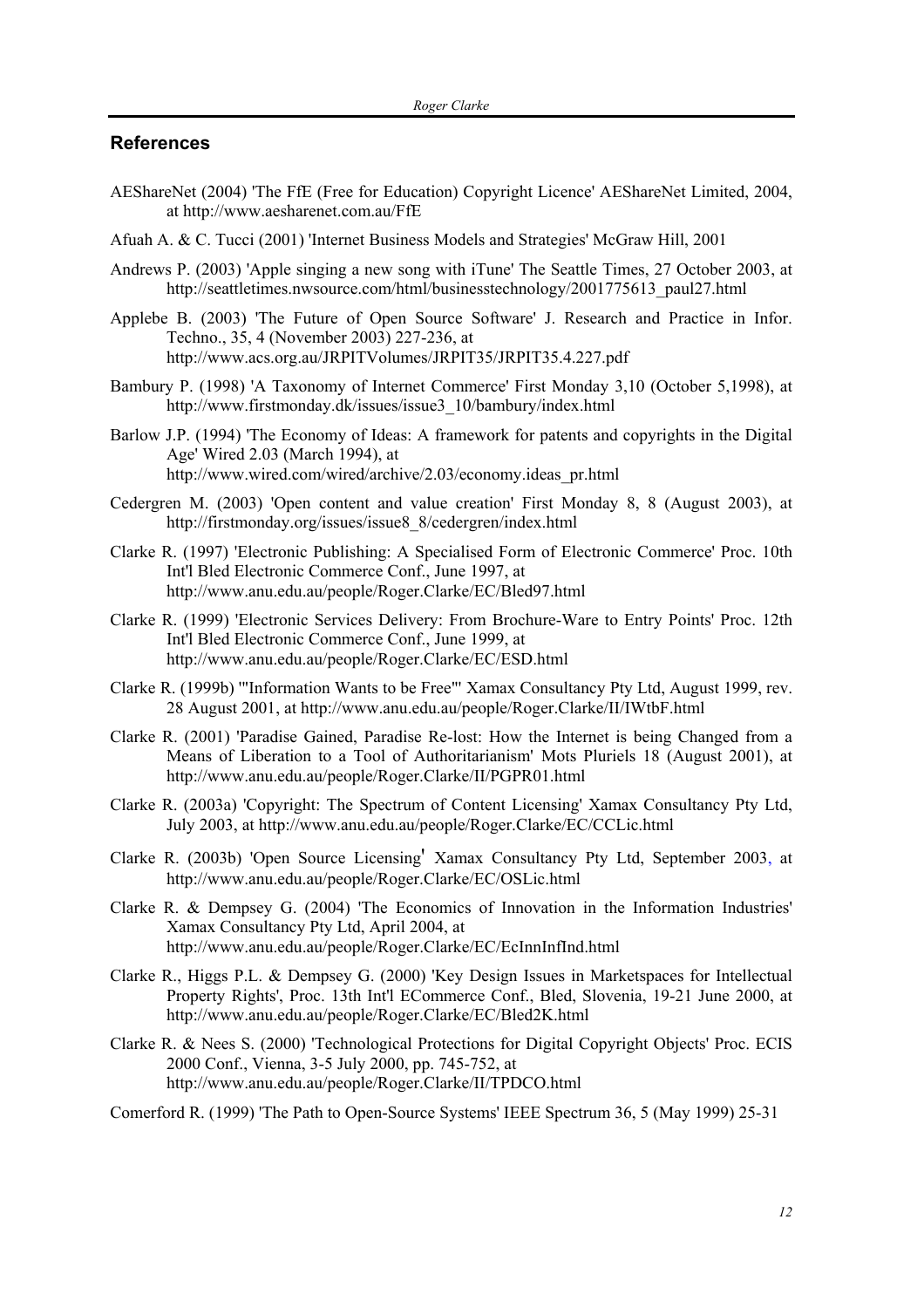Creative Commons (2002-) 'Licenses Explained' at http://creativecommons.org/learn/licenses/

- Dempsey G.C. (1999) ' Revisiting Intellectual Property Policy: Information Economics for the Information Age' Prometheus 17, 1 (1999) 33-40
- Dyson E. (1995) 'Intellectual Value' Wired 3.07 (July 1995), at http://www.wired.com/wired/archive/3.07/dyson\_pr.html
- Economides N. (1996) 'The Economics of Networks' International Journal of Industrial Organization, October 1996, at http://www.stern.nyu.edu/networks/top.html
- Fripp C., Blakeley J. & Macnamara D. (2003) 'Collaboration, a business imperative for education' Proc. ODLAA, September 2003, at http://www.aesharenet.com.au/resources/references/147odlaa\_presentation.pdf
- FSF (1985-) 'Philosophy of the GNU Project' Free Software Foundation, 1985-, at http://www.gnu.org/philosophy/
- Gabriel R.P. & Goldman R. (2002) 'Open Source: Beyond the Fairytales' August 2002, at http://opensource.mit.edu/papers/gabrielgoldman.pdf
- Ghosh R.A. (1998) 'Cooking pot markets: an economic model for the trade in free goods and services on the Internet' First Monday 3 3 (March 1998), at http://www.firstmonday.dk/issues/issue3\_3/ghosh/index.html
- Gnu (2000-) 'GNU Free Documentation License', 2000, rev. November 2002', at http://www.gnu.org/copyleft/fdl.html#SEC1
- Gonzalez B.J., Heras Q.P. & Bollinger T.A. (1999) 'A Brief History of Free Software and Open Source' IEEE Software 16, 1 (January 1999) 32-33
- Green E.L. (1997-) 'Economics of Open Source Software', rev. December 2002, at http://badtux.org/home/eric/editorial/economics.php
- Hagel J. III & Armstrong A. (1997) 'Net Gain: Expanding Markets Through Virtual Communities' Harvard Business School Press, 1997
- Hars A. & Ou S. (2002) 'Working for Free? Motivations for Participating in Open-Source Projects' Int'l J. of Electronic Commerce 6, 3 (Spring 2002) 25
- Iannacci F. (2002) 'The Economics of Open-Source Networks', October 2002, at http://opensource.mit.edu/papers/iannacci.pdf
- Lamberton D.M. (Ed.) (1971) 'The Economics of Information and Knowledge' Penguin 1971
- Lamberton D.M. (Ed.) (1996) 'The Economics of Communication and Information' Edward Elgar, 1996
- Lechner U. & Hummel J. (2002) 'Business Models and System Architectures of Virtual Communities: From a Sociological Phenomenon to Peer-to-Peer Architectures' Int'l J. of Electronic Commerce 6, 3 (Spring 2002) 4
- Lessig L. (2001) 'The future of ideas: The fate of the commons in a connected world' Random House, 2001
- Levine R., Locke C., Searls D. & Weinberger D. (1999) 'The Cluetrain Manifesto: The End of Business As Usual' Perseus Books, 1999
- Lions J. (1976) 'Commentary on UNIX' UNSW, 1976